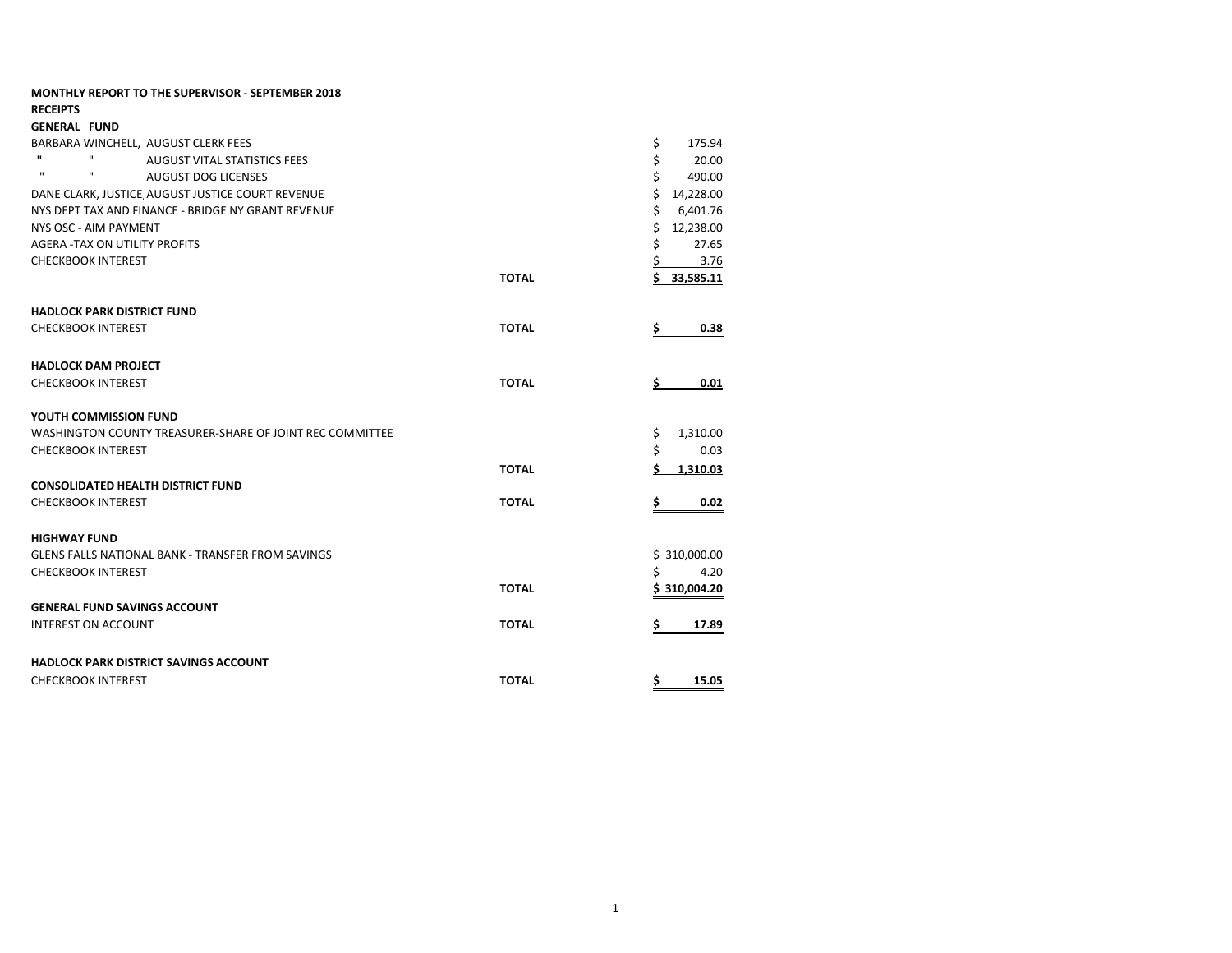| <b>HIGHWAY FUND SAVINGS ACCOUNT</b>                      |                 |                      |                                |                 |
|----------------------------------------------------------|-----------------|----------------------|--------------------------------|-----------------|
| <b>INTEREST ON ACCOUNT</b>                               |                 | <b>TOTAL</b>         | \$<br>26.21                    |                 |
| <b>LOSAP SAVINGS ACCOUNT</b>                             |                 |                      |                                |                 |
| <b>INTEREST ON ACCOUNT</b>                               |                 | <b>TOTAL</b>         | \$<br>0.63                     |                 |
| <b>MEDICAL REIMBURSEMENT ACCOUNT</b>                     |                 |                      |                                |                 |
| TOWN OF FORT ANN HIGHWAY FUND - H.I.                     |                 |                      | \$<br>688.90                   |                 |
| <b>CHECKBOOK INTEREST</b>                                |                 |                      | \$<br>0.01                     |                 |
|                                                          |                 | <b>TOTAL</b>         | \$<br>688.91                   |                 |
| <b>TRUST &amp; AGENCY FUND</b>                           | <b>HIGHWAY</b>  | <b>GENERAL</b>       | <b>HADLOCK PARK DISTRICT</b>   |                 |
| <b>NYS RETIREMENT</b>                                    | \$<br>787.28    | \$<br>497.67         | \$                             |                 |
| <b>HEALTH &amp; DENTAL INSURANCE</b>                     | \$11,118.03     | \$<br>1,148.92       | \$                             |                 |
| <b>STATE TAX</b>                                         | \$1,103.48      | \$<br>1,341.36       | \$<br>89.53                    |                 |
| <b>FEDERAL TAX</b>                                       | \$2,406.00      | \$<br>3,345.00       | \$<br>267.00                   |                 |
| <b>FICA</b>                                              | 4,085.84<br>\$  | \$<br>3,734.78       | \$<br>915.20                   |                 |
| DEFFERED COMPENSATION                                    | 164.63          | \$<br>$\blacksquare$ | \$                             |                 |
| <b>CHILD SUPPORT</b>                                     | 1,200.00<br>\$  | \$                   | \$                             |                 |
| PAID FAMILY LEAVE                                        | \$<br>35.05     | \$<br>5.54           | \$                             |                 |
| <b>CREDIT UNION</b>                                      | Ś<br>888.80     | Ś<br>692.00          | Ś                              |                 |
| AFLAC                                                    | 635.28          | 239.88               | \$<br>$\overline{\phantom{a}}$ |                 |
| <b>TOTALS</b>                                            | \$22,424.39     | \$<br>11,005.15      | \$<br>1,271.73                 |                 |
|                                                          | <b>INTEREST</b> | \$<br>0.29           | <b>TOTAL</b>                   | 34,701.56<br>\$ |
| <b>DISBURSEMENTS</b>                                     |                 |                      |                                |                 |
| <b>GENERAL FUND</b>                                      |                 |                      | <b>HIGHWAY FUND-O/V</b>        |                 |
| STATE COMPTROLLER - STATE SHARE OF JUSTICE COURT REVENUE |                 | \$<br>8,089.00       | ABSTRACT                       | \$244,780.54    |
| PAYROLL                                                  |                 | \$<br>24,708.07      | <b>HEALTH INSURANCE</b>        | \$<br>688.90    |
| <b>TOWN SHARE FICA</b>                                   |                 | \$<br>1,867.39       | <b>PAYROLL</b>                 | \$<br>27,808.50 |
| <b>TOWN BOARD EXPENSE</b>                                |                 | \$<br>31.30          | <b>TOWN SHARE FICA</b>         | \$<br>2,042.92  |
| <b>JUSTICE COURT EXPENSE</b>                             |                 | \$<br>927.98         |                                | \$275,320.86    |
| <b>CENTRAL COMMUNICATIONS</b>                            |                 | \$                   | <b>HIGHWAY FUND-T/W</b>        |                 |
| <b>ASSESSORS EXPENSE</b>                                 |                 | \$<br>2,209.36       | <b>ABSTRACT</b>                | 16,533.71<br>S. |
| <b>TOWN CLERKS EXPENSE</b>                               |                 | \$<br>105.49         | <b>HEALTH INSURANCE</b>        | 10,649.55<br>\$ |
| <b>ATTORNEY EXPENSE</b>                                  |                 | \$<br>1,680.00       |                                | Ś.<br>27,183.26 |
| TAX COLLECTORS EXPENSE                                   |                 | \$<br>88.62          |                                |                 |
| <b>SUPERVISORS EXPENSE</b>                               |                 | Ś<br>140.82          | <b>TOTAL HIGHWAY</b>           | \$302,504.12    |
| AMBULANCE EXPENSE                                        |                 | \$<br>34,650.50      |                                |                 |
| <b>BUILDINGS EXPENSE</b>                                 |                 | Ś<br>5,439.21        |                                |                 |
| <b>DUE TO REGISTRAR</b>                                  |                 | \$<br>20.00          |                                |                 |
|                                                          |                 |                      |                                |                 |

| <b>099.AT</b>            |                         |
|--------------------------|-------------------------|
| <b>OCK PARK DISTRICT</b> |                         |
|                          |                         |
|                          |                         |
| 89.53                    |                         |
| 267.00                   |                         |
| 915.20                   |                         |
|                          |                         |
|                          |                         |
|                          |                         |
|                          |                         |
|                          |                         |
| 1,271.73                 |                         |
| <b>TOTAL</b>             | \$34,701.5              |
| <b>NAY FUND-O/V</b>      |                         |
| <b>ACT</b>               | \$244,780.5             |
| H INSURANCE              | \$<br>688.9             |
| )LL                      | \$27,808.5              |
| <b>SHARE FICA</b>        | $\frac{5}{2}$ , 2,042.9 |
|                          | \$275,320.8             |
| <b>NAY FUND-T/W</b>      |                         |
|                          |                         |
| ACT                      | \$16,533.7              |
| H INSURANCE              | \$10,649.5              |
|                          | \$27,183.2              |
|                          |                         |
| <b>LHIGHWAY</b>          | \$302,504.1             |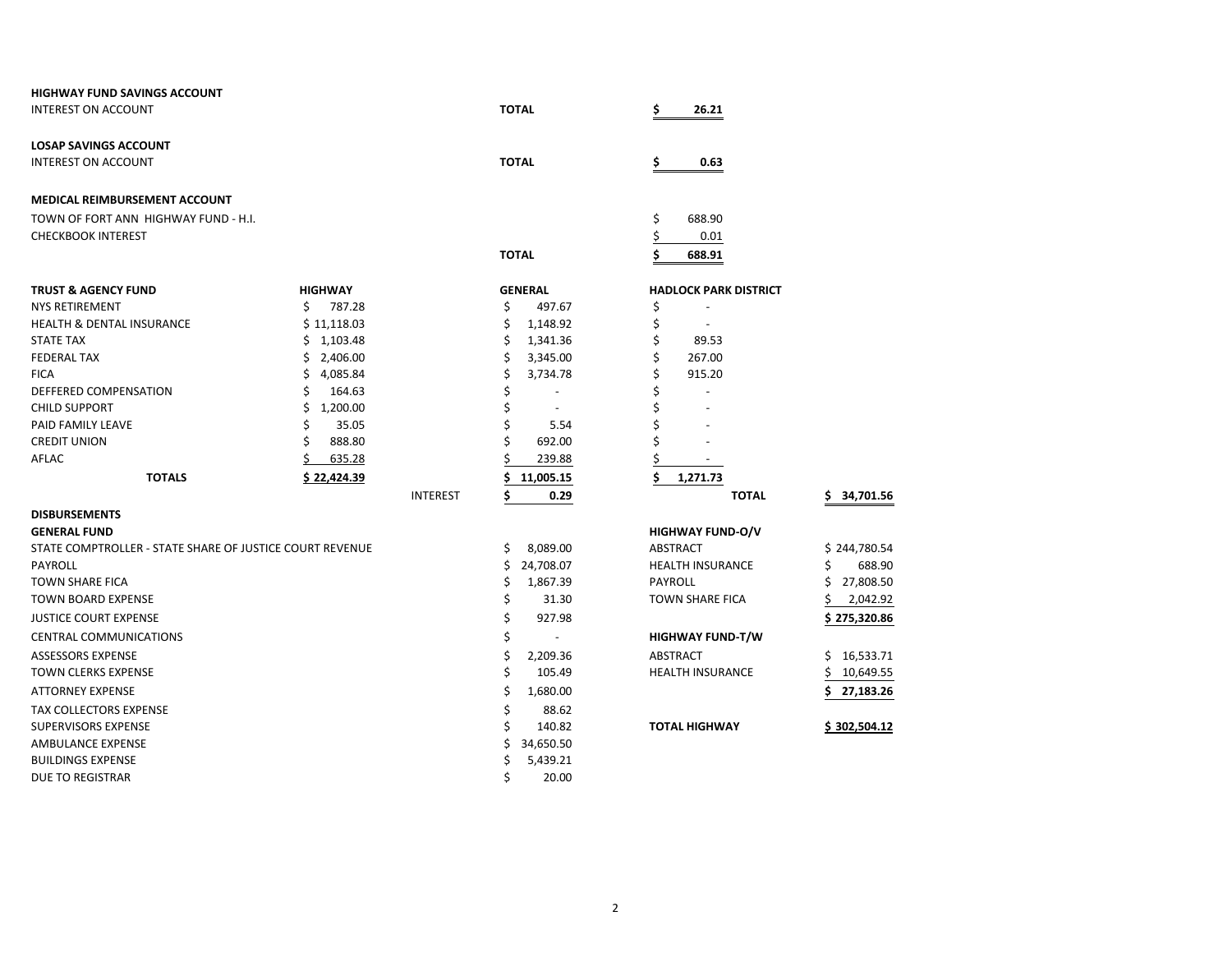| <b>CENTRAL MAILINGS</b>                                  |              | \$<br>155.00                   | <b>TRUST &amp; AGENCY FUND</b> |                |
|----------------------------------------------------------|--------------|--------------------------------|--------------------------------|----------------|
| <b>ENGINEER</b>                                          |              | \$<br>6,717.69                 | <b>FICA</b>                    | 8,735.82<br>\$ |
| SAFETY INSPECTION EXPENSE                                |              | \$<br>110.09                   | <b>STATE TAX</b>               | Ś.<br>2,534.37 |
| FIRE COMPANY - FUEL                                      |              | \$<br>457.47                   | <b>FEDERAL TAX</b>             | 6,018.00       |
| DOG CONTROL EXPENSE                                      |              | \$<br>$\overline{\phantom{a}}$ | <b>HEALTH INSURANCE</b>        | 12,266.95<br>Ś |
| DUE FROM OTHER FUNDS                                     |              | Ś<br>593.47                    | <b>CREDIT UNION</b>            | 1,580.80<br>S  |
| <b>BEACH EXPENSE</b>                                     |              | 230.00                         | <b>CHILD SUPPORT</b>           | 1,375.00<br>S  |
| PLANNING BOARD EXPENSE                                   |              | 84.36                          | AFLAC                          | 860.28         |
| <b>HEALTH INSURANCE</b>                                  |              | 1,140.22                       | RETIREMENT                     | 1,284.95<br>S  |
|                                                          | <b>TOTAL</b> | Ś.<br>89,446.04                | DEFFERRED COMP.                | 164.63         |
| <b>HADLOCK PARK DISTRICT</b>                             |              |                                | <b>TOTAL</b>                   | 34,820.80<br>S |
| <b>ABSTRACT</b>                                          |              | \$<br>3,061.52                 |                                |                |
| <b>PAYROLL</b>                                           |              | 5,981.56                       |                                |                |
| <b>TOWN SHARE - FICA</b>                                 |              | 457.60                         |                                |                |
|                                                          | <b>TOTAL</b> | 9,500.68                       |                                |                |
|                                                          |              |                                |                                |                |
| <b>HADLOCK DAM PROJECT</b>                               | <b>TOTAL</b> | \$                             |                                |                |
|                                                          |              |                                |                                |                |
| YOUTH COMMISSION FUND                                    | <b>TOTAL</b> |                                |                                |                |
|                                                          |              |                                |                                |                |
| <b>CONSOLIDATED HEALTH</b>                               | <b>TOTAL</b> |                                |                                |                |
|                                                          |              |                                |                                |                |
|                                                          |              |                                |                                |                |
| <b>GENERAL FUND SAVINGS ACCOUNT</b>                      | <b>TOTAL</b> | \$                             |                                |                |
|                                                          |              |                                |                                |                |
| <b>HADLOCK PARK DISTRICT SAVINGS ACCOUNT</b>             |              |                                |                                |                |
| <b>BOND PAYMENT - PRINCIPAL</b>                          |              | \$5,000.00                     |                                |                |
| <b>BOND PAYMENT - INTEREST</b>                           |              | 24,665.63<br>\$.               |                                |                |
|                                                          | <b>TOTAL</b> | \$.<br>79,665.63               |                                |                |
|                                                          |              |                                |                                |                |
| <b>HIGHWAY FUND SAVINGS ACCOUNT</b>                      |              |                                |                                |                |
| GLENS FALLS NATIONAL BANK - TRANSFER TO CHECKING ACCOUNT | <b>TOTAL</b> | \$310,000.00                   |                                |                |
|                                                          |              |                                |                                |                |
| <b>LOSAP SAVINGS ACCOUNT</b>                             | <b>TOTAL</b> | \$                             |                                |                |
|                                                          |              |                                |                                |                |
| MEDICAL REIMBURSEMENT ACCOUNT                            |              |                                |                                |                |
| AC TRANSFER TO MVP SELECT                                | <b>TOTAL</b> | \$<br>688.90                   |                                |                |
|                                                          |              |                                |                                |                |

| <b>TRUST &amp; AGENCY FUND</b> |  |  |
|--------------------------------|--|--|
|--------------------------------|--|--|

|       |                | <b>TOTAL</b>            | 34,820.80      |
|-------|----------------|-------------------------|----------------|
| ΤΟΤΑL | 89,446.04      | DEFFERRED COMP.         | \$<br>164.63   |
|       | \$<br>1,140.22 | RETIREMENT              | \$<br>1,284.95 |
|       | \$<br>84.36    | AFLAC                   | \$<br>860.28   |
|       | \$<br>230.00   | <b>CHILD SUPPORT</b>    | \$<br>1,375.00 |
|       | \$<br>593.47   | <b>CREDIT UNION</b>     | \$<br>1,580.80 |
|       | \$             | <b>HEALTH INSURANCE</b> | 12,266.95      |
|       | \$<br>457.47   | <b>FEDERAL TAX</b>      | \$<br>6,018.00 |
|       | \$<br>110.09   | <b>STATE TAX</b>        | \$<br>2,534.37 |
|       | \$<br>6,717.69 | <b>FICA</b>             | \$<br>8,735.82 |